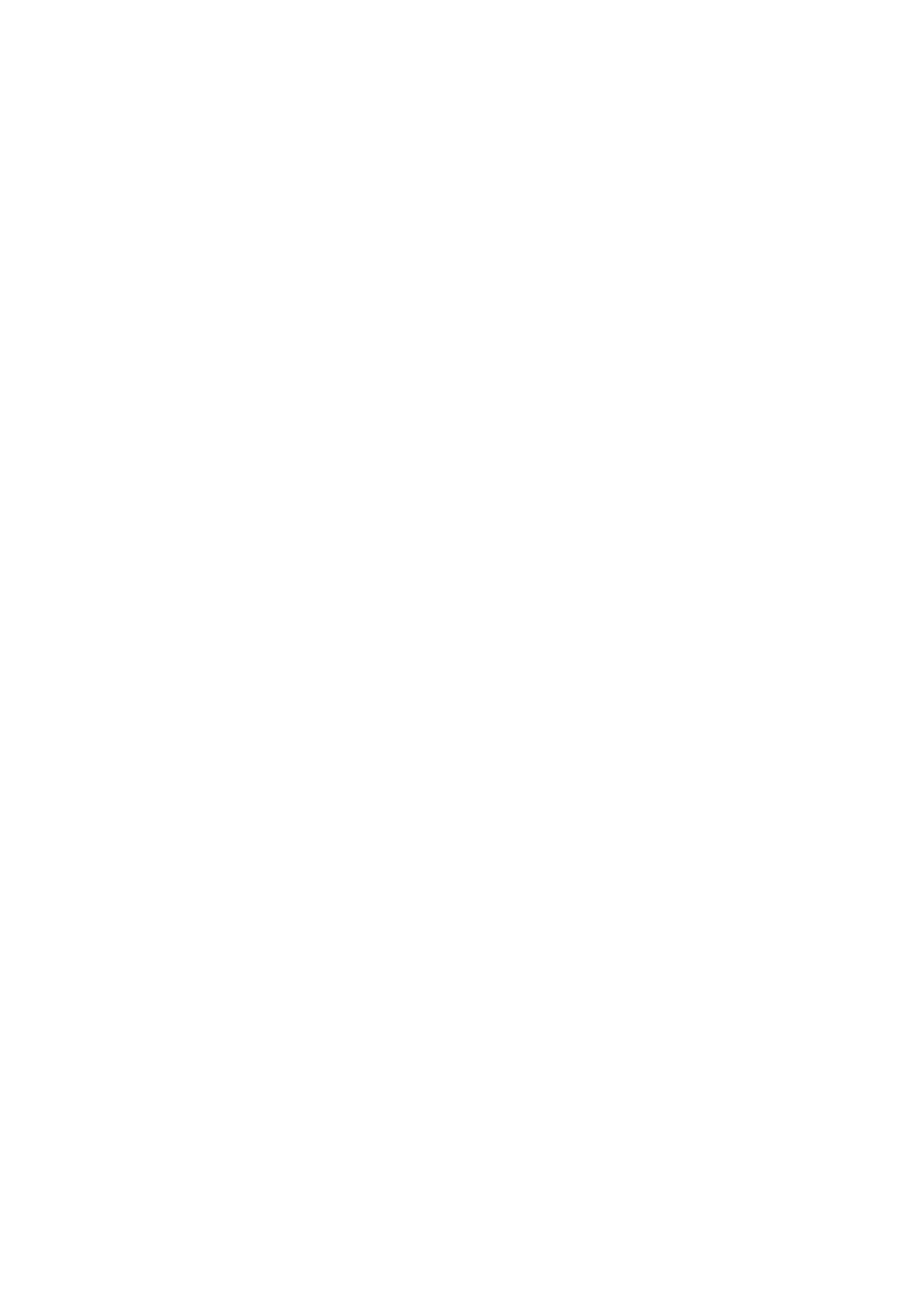This opulent Victorian church is set high in the South Downs, a memorial to the Nicholson family of 'Nicholson's Gin' fame. They lived in style at nearby Basing Park and were philanthropic gentry, building the neighbouring flint school house and model labourers' cottages in Privett, as well as this marble-lined, soaring church.

Tragedy struck in 1901 at the Nicholson Gin Three Mills Distillery, West Ham, London. One worker was overcome by 'foul gas' when he inspected a disused well, the 29 year old managing director Godfrey Nicholson climbed down to investigate and two more workers followed. The victims of this industrial accident are commemorated by a plaque in Holy Trinity Church, and a sculpture called 'The Helping Hands' in Postman's Park, London.

*1. Can you spot another memorial to Godfrey Nicholson in the church?*

## *)otanicals*

Gin is distilled from wheat or potato spirit and predominantly flavoured with juniper. Gin distillers add other botanicals to the still to create their own distinctive flavours. As you drive through Hampshire, you will be able to spot several of these plants growing beside the roads. Around Alresford, there are lavender fields at Long Barn and watercress beds on the way to St Mary's, Itchen Stoke and the Winchester Distillery. At Laverstoke Mill near St Nicholas, Freefolk, you can see exotic botanicals grown in an elegant glasshouse designed by Heatherwick Studio. More prosaically, over one thousand wild juniper bushes have been taken from local cuttings and planted on the M3 motorway at Twyford Down.

## St Mary's, Itchen Stoke

This romantic Victorian church was inspired by thirteenth century Sainte Chappelle in Paris. You will spot St Mary's apse and double belfry soaring above the road as you drive along the Itchen River valley. Enter through the west door on a sunny day and the stained glass windows will bathe you in a kaleidoscope of light, whilst the pale walls gleam with thousands of white-flowered tiles. There is a beautiful glass mosaic memorial embedded in the south wall, dedicated to Major Ponsonby Cox, who broke somebody's heart when he died in the First World War.

#### *2. Can you discover who 'the one who loved him' was?*

#### *inchester istillery ld lresford*

This is a micro distillery located in a former cold-store for watercress. Inspired by the craft gin boom in London, it opened in 2015. Winchester gin contains 25 botanicals, inspired by the 25 seats for the Knights of the Round Table in Winchester.

# St Mary the Virgin Old Church, Preston Candover

Follow the River Candover, the 'beautiful stream', up the valley from Alresford, to a tiny mortuary chapel tucked away from the main road. This is the chancel of a much larger mediaeval church, the corners reputedly marked by two sarsen stones to the west. St Mary the Virgin is a fascinating example of recycling: the west wall is built of a local rubble of flint, the fragment of a stone coffin lid and window tracery; the floor is a patchwork of Georgian stone memorials and medieval tiles.

 *3. Can you uncover the brass memorial of a lady in late Tudor dress?*